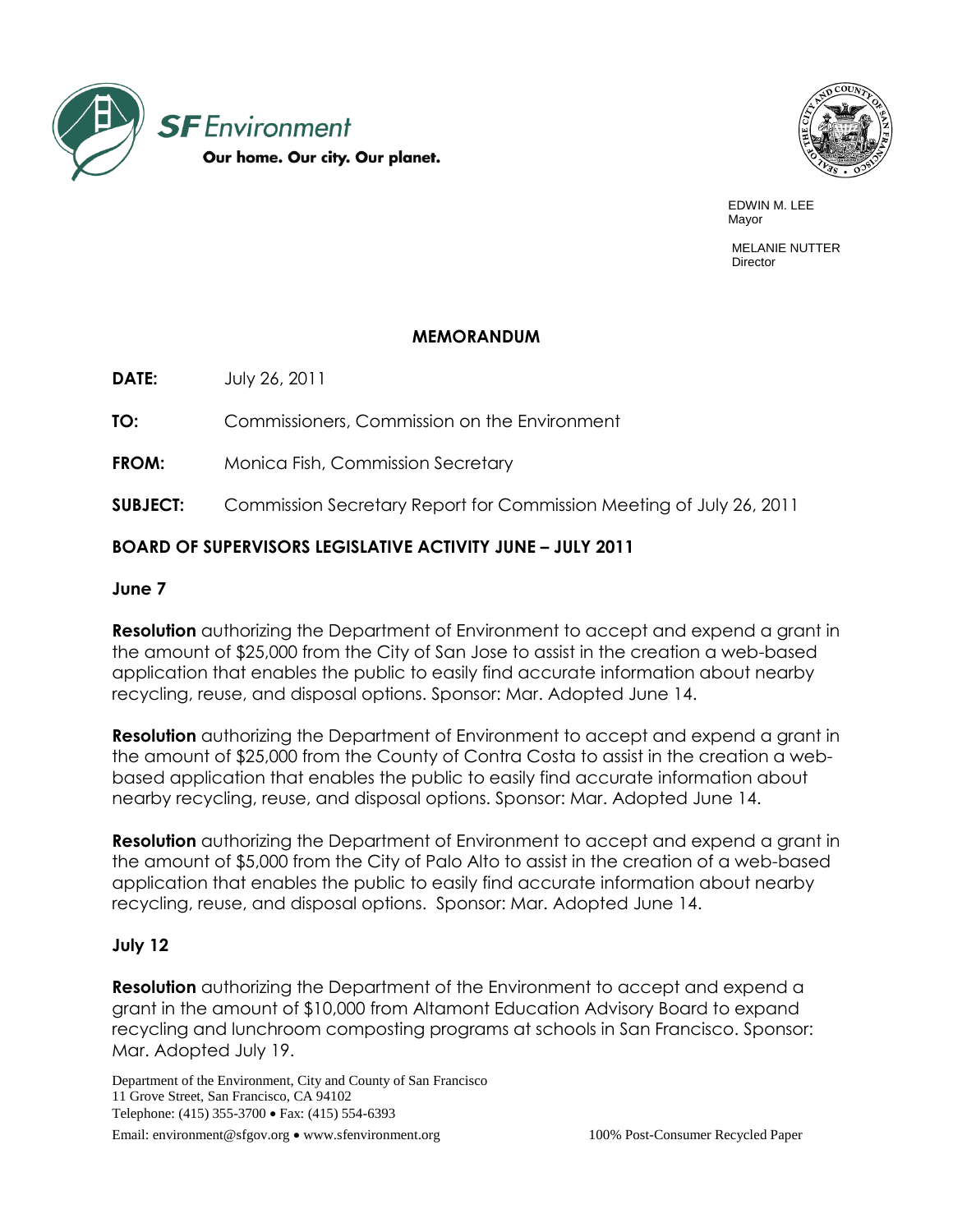Commission Secretary Report July 26, 2011 Page 2

**Resolution** authorizing the issuance and sale of special tax bonds (federally taxable) in an aggregate principal amount not to exceed \$100,000,000 and authorizing related documents and actions in connection therewith. Sponsor: Mar. Passed Land Use and Economic Development, 7/18. Full Board to vote 7/25.

**Resolution** 1) approving the administrative terms and conditions for the GreenFinanceSF owner-arranged financing program; 2) identifying the San Francisco Department of the Environment, or its City agency designee, as the Program Administrator for the City; 3) setting reporting requirements; and 4) authorizing the execution of a loan loss reserve agreement and related matters. Sponsor: Mar. Passed Land Use and Economic Development, 7/18. Full Board to vote 7/25.

## **July 19**

**Ordinance** amending the San Francisco Environment Code, Chapter 7, to update the green building requirements for the design, construction, and operation of city buildings. Sponsor: Mar. ASSIGNED UNDER 30 DAY RULE to Land Use and Economic Development Committee.

**Ordinance** amending the San Francisco Environment Code to require cell phone retailers to provide their customers with information regarding how to limit exposure to the radiofrequency energy emitted by cell phones in place of the mandatory disclosure of Specific Absorption Rate Values for cell phone models. Sponsor: Avalos. Passed on first reading.

#### **July 20/Budget & Finance Committee**

**Resolution** approving a ten-year Landfill Disposal Agreement and Facilitation Agreement with Recology San Francisco. Sponsor: Environment. Sent to full Board with recommendation, for vote 7/26.

#### **CORRESPONDENCE RECEIVED**

## **March 23, 2011 – May 23, 2011**

\*Note. All correspondence has been emailed or routed to Commissioners as received and is available as requested.

- 350.org news on Moving Planet Day, a global day of action, and correlation of recent natural disasters and with climate disruption.
- The Producers of The 33rd Annual Harmony Festival, in association with U.S. Pure Water, Klean Kanteen, and Green Mary news regarding water and plastic conservation and reuse initiative at the June Harmony Festival.
- San Francisco Bay Conservation and Development Commission (BCDC) Bay Plan Amendment news.
- **Bridgett Luther—invitation to "An Evening with William McDonough & Dr. Michael** Braungart,‖ Co-Authors of "Cradle to Cradle".
- $\ddot{\bullet}$  Brightline Defense correspondence in support of local hiring.